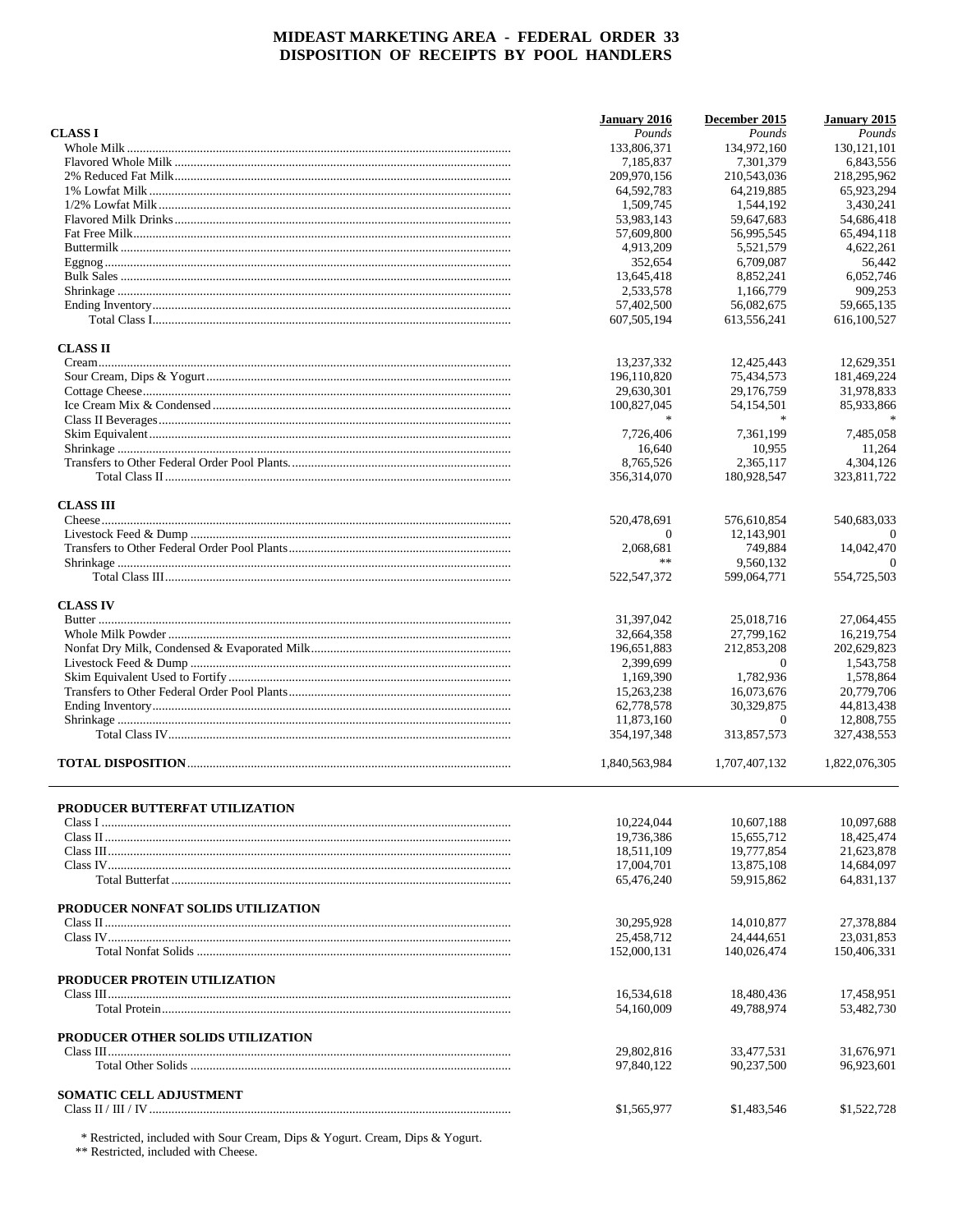|                                    | <b>February 2016</b> | January 2016  | February 2015 |
|------------------------------------|----------------------|---------------|---------------|
| <b>CLASS I</b>                     | Pounds               | Pounds        | Pounds        |
|                                    | 125,276,186          | 133,806,371   | 117, 101, 746 |
|                                    | 7.448.656            | 7,185,837     | 6.537.178     |
|                                    | 193,588,734          | 209,970,156   | 193,090,994   |
|                                    | 60,561,176           | 64,592,783    | 57.544.031    |
|                                    | 1,399,031            | 1,509,745     | 2,879,900     |
|                                    | 57,816,672           | 53,983,143    | 49,349,627    |
|                                    | 53,123,059           | 57,609,800    | 56,668,660    |
|                                    | 4,544,936            | 4,913,209     | 4,140,962     |
|                                    | 6,028                | 352.654       | 10,589        |
|                                    | 10,838,973           | 13,645,418    | 4,410,775     |
|                                    | 2,971,732            | 2,533,578     | 1,779,846     |
|                                    | 60,447,353           | 57,402,500    | 62,844,122    |
|                                    | 578,022,536          | 607,505,194   | 556,358,430   |
| <b>CLASS II</b>                    |                      |               |               |
|                                    | 13,752,187           | 13,237,332    | 12,805,730    |
|                                    | 160,726,590          | 196,110,820   | 174,550,358   |
|                                    | 31,408,966           | 29,630,301    | 31,623,684    |
|                                    | 94,916,662           | 100,827,045   | 81,985,855    |
|                                    |                      |               |               |
|                                    | 8,383,881            | 7.726.406     | 7,708,795     |
|                                    | $\ast$               | 16,640        | 42,888        |
|                                    | 5,134,640            | 8,765,526     | 4.480.015     |
|                                    | 314,322,926          | 356,314,070   | 313, 197, 325 |
| <b>CLASS III</b>                   |                      |               |               |
|                                    | 543,986,641          | 520,478,691   | 507,300,058   |
|                                    | $\overline{0}$       | $\mathbf{0}$  | $\Omega$      |
|                                    | 4,334,635            | 2,068,681     | 8,355,838     |
|                                    |                      |               | $\Omega$      |
|                                    | 548, 321, 276        | 522,547,372   | 515,655,896   |
| <b>CLASS IV</b>                    |                      |               |               |
|                                    | 22,306,441           | 31,397,042    | 29,641,622    |
|                                    | 35,692,758           | 32,664,358    | 20,559,030    |
|                                    | 198, 195, 897        | 196,651,883   | 184,442,563   |
|                                    | 3,510,797            | 2,399,699     | 1,161,273     |
|                                    | 1,099,383            | 1,169,390     | 853,306       |
|                                    | 17,916,098           | 15,263,238    | 19,043,363    |
|                                    | 49,479,681           | 62,778,578    | 45, 371, 132  |
|                                    | 11,699,302           | 11,873,160    | 12,333,105    |
|                                    | 339,900,357          | 354,197,348   | 313,405,394   |
|                                    | 1,780,567,095        | 1,840,563,984 | 1,698,617,045 |
|                                    |                      |               |               |
| PRODUCER BUTTERFAT UTILIZATION     | 9,553,132            | 10,224,044    | 9,054,541     |
|                                    | 19,697,191           | 19,736,386    | 17,185,369    |
|                                    | 16,708,544           | 18,511,109    | 20,031,396    |
|                                    | 15,310,954           | 17,004,701    | 14,204,776    |
|                                    | 61,269,821           | 65,476,240    | 60,476,082    |
| PRODUCER NONFAT SOLIDS UTILIZATION |                      |               |               |
|                                    | 26,436,201           | 30,295,928    | 26,568,994    |
|                                    | 24,606,499           | 25,458,712    | 22,908,101    |
|                                    | 142,582,068          | 152,000,131   | 139,936,519   |
|                                    |                      |               |               |
| PRODUCER PROTEIN UTILIZATION       |                      |               |               |
|                                    | 15,790,862           | 16,534,618    | 16,202,003    |
|                                    | 50,510,502           | 54,160,009    | 49,808,307    |
| PRODUCER OTHER SOLIDS UTILIZATION  |                      |               |               |
|                                    | 28,711,021           | 29,802,816    | 29,354,289    |
|                                    | 92,071,566           | 97,840,122    | 90,128,212    |
| <b>SOMATIC CELL ADJUSTMENT</b>     |                      |               |               |
|                                    | \$1,464,903          | \$1,565,977   | \$1,383,407   |
|                                    |                      |               |               |

 $\,^*$  Restricted, included with Sour Cream, Dips & Yogurt. Cream, Dips & Yogurt.  $\,^*$  Restricted, included with Cheese.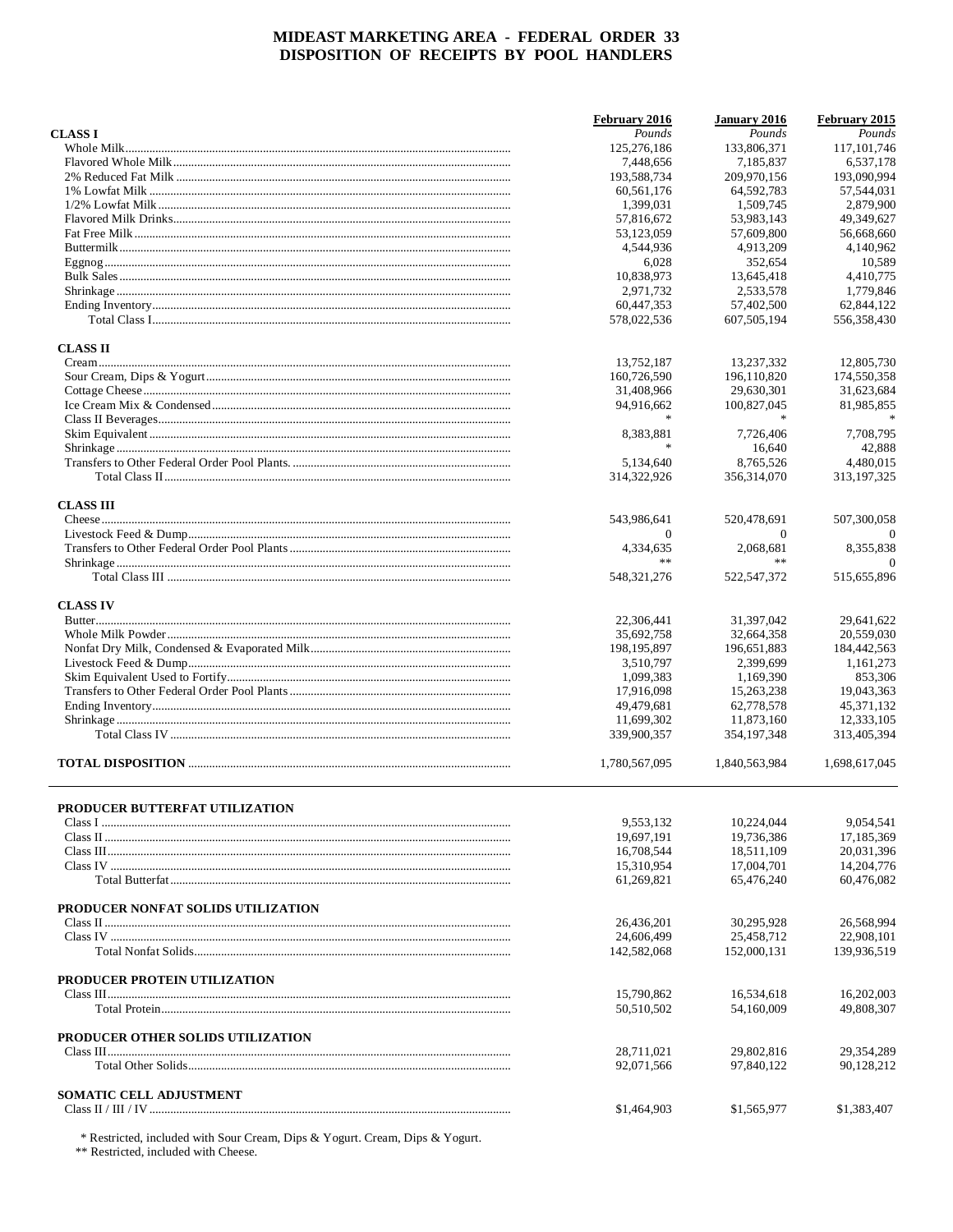|                                     | <b>March 2016</b>         | February 2016            | <b>March 2015</b>        |
|-------------------------------------|---------------------------|--------------------------|--------------------------|
| <b>CLASS I</b>                      | Pounds                    | Pounds                   | Pounds                   |
|                                     | 129, 137, 242             | 125,276,186              | 123, 197, 672            |
|                                     | 7,775,353                 | 7.448.656                | 7,278,178                |
|                                     | 200,194,396               | 193,588,734              | 201,046,246              |
|                                     | 64,958,817                | 60,561,176               | 64,211,498               |
|                                     | 1,445,205                 | 1,399,031                | 3,030,770                |
|                                     | 60,736,046                | 57,816,672               | 63,912,525               |
|                                     | 54,451,680                | 53,123,059               | 60,336,150               |
|                                     | 5,175,662                 | 4,544,936                | 4,818,518                |
|                                     | 7,305                     | 6,028                    | 58,263                   |
|                                     | 13,268,184                | 10,838,973               | 5,516,387                |
|                                     | 1,791,336                 | 2,971,732                | 1,066,265                |
|                                     | 67,414,249                | 60,447,353               | 61,171,841               |
|                                     | 606, 355, 475             | 578,022,536              | 595,644,313              |
| <b>CLASS II</b>                     |                           |                          |                          |
|                                     | 16,494,582                | 13,752,187               | 15,481,192               |
|                                     | 186,291,891               | 160,726,590              | 187,830,495              |
|                                     | 34,055,798                | 31,408,966               | 35,873,347               |
|                                     | 126,089,031               | 94,916,662               | 92,663,585               |
|                                     |                           |                          |                          |
|                                     | 10,570,992                | 8,383,881                | 10,646,228               |
|                                     | 297,178                   | $\ast$                   | 27,148                   |
|                                     | 5,750,387                 | 5,134,640                | 6,772,003                |
|                                     | 379,549,859               | 314,322,926              | 349,293,998              |
|                                     |                           |                          |                          |
| <b>CLASS III</b>                    | 559,132,602               | 543,986,641              | 449,195,940              |
|                                     | 10,721,177                | 4,334,635                | 11,821,194               |
|                                     | $\overline{0}$            | $\ast$                   | $\Omega$                 |
|                                     | 569,853,779               | 548, 321, 276            | 461,017,134              |
| <b>CLASS IV</b>                     |                           |                          |                          |
|                                     | 25,180,038                | 22,306,441               | 27,376,763               |
|                                     | 28,120,220                | 35,692,758               | 18,452,795               |
|                                     | 225,979,050               | 198,195,897              | 210,005,267              |
|                                     | 2,585,478                 | 3,510,797                | 1,449,012                |
|                                     | 1,318,862                 | 1,099,383                | 1,321,995                |
|                                     | 20,869,571                | 17,916,098               | 17,357,147               |
|                                     | 55,327,906                | 49,479,681               | 49,456,282               |
|                                     | 14, 157, 577              | 11,699,302               | 14,432,468               |
|                                     | 373,538,702               | 339,900,357              | 339,851,729              |
|                                     |                           |                          |                          |
|                                     | 1,929,297,815             | 1,780,567,095            | 1,745,807,174            |
| PRODUCER BUTTERFAT UTILIZATION      |                           |                          |                          |
|                                     | 9,988,466                 | 9,553,132                | 9,462,514                |
|                                     | 23,060,112                | 19,697,191               | 20,240,071               |
|                                     | 18,794,434                | 16,708,544               | 16,006,215               |
|                                     | 14,769,227                | 15,310,954               | 13,672,222               |
|                                     | 66,612,239                | 61,269,821               | 59,381,022               |
| PRODUCER NONFAT SOLIDS UTILIZATION  |                           |                          |                          |
|                                     | 31,647,094                | 26,436,201               | 29,214,452               |
|                                     | 25,304,145                | 24,606,499               | 25,013,399               |
|                                     | 156,735,451               | 142,582,068              | 138,285,067              |
|                                     |                           |                          |                          |
| <b>PRODUCER PROTEIN UTILIZATION</b> | 17,772,150                | 15,790,862               | 12,839,308               |
|                                     | 54,952,627                | 50,510,502               | 48.954.504               |
|                                     |                           |                          |                          |
| PRODUCER OTHER SOLIDS UTILIZATION   |                           |                          |                          |
|                                     | 32,850,621<br>101,782,824 | 28,711,021<br>92,071,566 | 23,403,892<br>89,330,563 |
|                                     |                           |                          |                          |
| SOMATIC CELL ADJUSTMENT             |                           |                          |                          |
|                                     | \$1,632,158               | \$1,464,903              | \$1,304,151              |
|                                     |                           |                          |                          |

\* Restricted, included with Sour Cream, Dips & Yogurt. Cream, Dips & Yogurt.

\*\* Restricted, included with Cheese.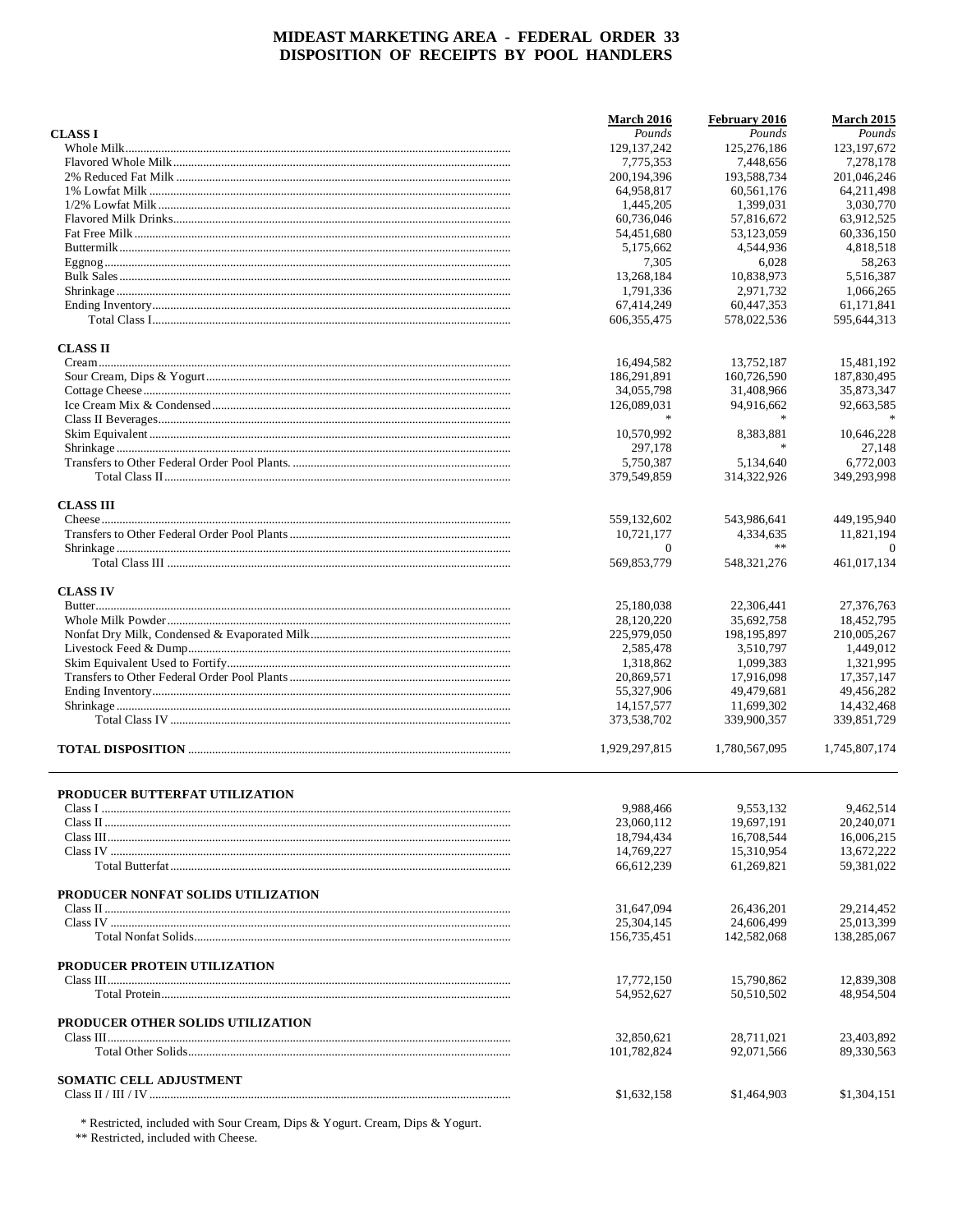|                                    | April 2016                | <b>March 2016</b>           | April 2015                |
|------------------------------------|---------------------------|-----------------------------|---------------------------|
| <b>CLASS I</b>                     | Pounds                    | Pounds                      | Pounds                    |
|                                    | 127,781,907               | 129, 137, 242               | 118,468,096               |
|                                    | 7,453,870                 | 7,775,353                   | 6.960.951                 |
|                                    | 192,502,125               | 200,194,396                 | 192,287,949               |
|                                    | 65,788,644                | 64,958,817                  | 63,275,420                |
|                                    | 1,374,417                 | 1,445,205                   | 2,735,351                 |
|                                    | 62,752,434                | 60,736,046                  | 62,820,388                |
|                                    | 52,268,759                | 54,451,680                  | 57,303,175                |
|                                    | 4,700,134                 | 5,175,662                   | 4,404,818                 |
|                                    | $\Omega$                  | 7,305                       | 1,344                     |
|                                    | 11,268,014                | 13,268,184                  | 8,118,166                 |
|                                    | 2,001,345                 | 1,791,336                   | 2,000,295                 |
|                                    | 60,889,688<br>588,781,337 | 67,414,249<br>606, 355, 475 | 57,590,494<br>575,966,447 |
| <b>CLASS II</b>                    |                           |                             |                           |
|                                    | 15,391,684                | 16,494,582                  | 12,382,205                |
|                                    | 184, 311, 062             | 186,291,891                 | 175,324,664               |
|                                    | 31,738,869                | 34,055,798                  | 35,263,588                |
|                                    | 123,045,341               | 126,089,031                 | 102,229,635               |
|                                    |                           |                             |                           |
|                                    | 10,364,304                | 10,570,992                  | 10,855,383                |
|                                    | 61,683                    | 297,178                     | 34,970                    |
|                                    | 5,233,002                 | 5,750,387                   | 5,828,093                 |
|                                    | 370.145.945               | 379,549,859                 | 341,918,538               |
| <b>CLASS III</b>                   |                           |                             |                           |
|                                    | 567,414,178               | 559,132,602                 | 425,205,800               |
|                                    | 4,380,209                 | 10,721,177                  | 13,482,349                |
|                                    | 571,794,387               | 569,853,779                 | 438,688,149               |
| <b>CLASS IV</b>                    |                           |                             |                           |
|                                    | 25,987,534                | 25,180,038                  | 27,928,249                |
|                                    | 33,045,746                | 28,120,220                  | 22,882,309                |
|                                    | 211,965,208               | 225,979,050                 | 219,659,818               |
|                                    | 14, 199, 746              | 2,585,478                   | 3,550,476                 |
|                                    | 1,049,620                 | 1,318,862                   | 1,339,189                 |
|                                    | 17,575,383                | 20,869,571                  | 14,913,083                |
|                                    | 53,374,371                | 55,327,906                  | 42,832,080                |
|                                    | 15,913,370                | 14, 157, 577                | 12,371,357                |
|                                    | 373,110,978               | 373,538,702                 | 345,476,561               |
|                                    | 1,903,832,647             | 1,929,297,815               | 1,702,049,695             |
| PRODUCER BUTTERFAT UTILIZATION     |                           |                             |                           |
|                                    | 9,497,402                 | 9,988,466                   | 9,149,693                 |
|                                    | 22,988,213                | 23,060,112                  | 19,836,525                |
|                                    | 18, 141, 267              | 18,794,434                  | 14,069,249                |
|                                    | 15,040,438                | 14,769,227                  | 12,456,129                |
|                                    | 65,667,320                | 66,612,239                  | 55,511,596                |
| PRODUCER NONFAT SOLIDS UTILIZATION |                           |                             |                           |
|                                    | 30,848,392                | 31,647,094                  | 28,318,980                |
|                                    | 26,369,215                | 25,304,145                  | 23,793,754                |
|                                    | 154,886,820               | 156,735,451                 | 131,606,825               |
| PRODUCER PROTEIN UTILIZATION       |                           |                             |                           |
|                                    | 17,792,232                | 17,772,150                  | 11,735,561                |
|                                    | 54.167.225                | 54,952,627                  | 46,025,958                |
| PRODUCER OTHER SOLIDS UTILIZATION  |                           |                             |                           |
|                                    | 32,993,995                | 32,850,621                  | 21,813,579                |
|                                    | 100,719,595               | 101,782,824                 | 85,580,867                |
| SOMATIC CELL ADJUSTMENT            | \$1,607,993               | \$1,632,158                 | \$1,356,822               |
|                                    |                           |                             |                           |

<br>\* Restricted, included with Sour Cream, Dips & Yogurt. Cream, Dips & Yogurt.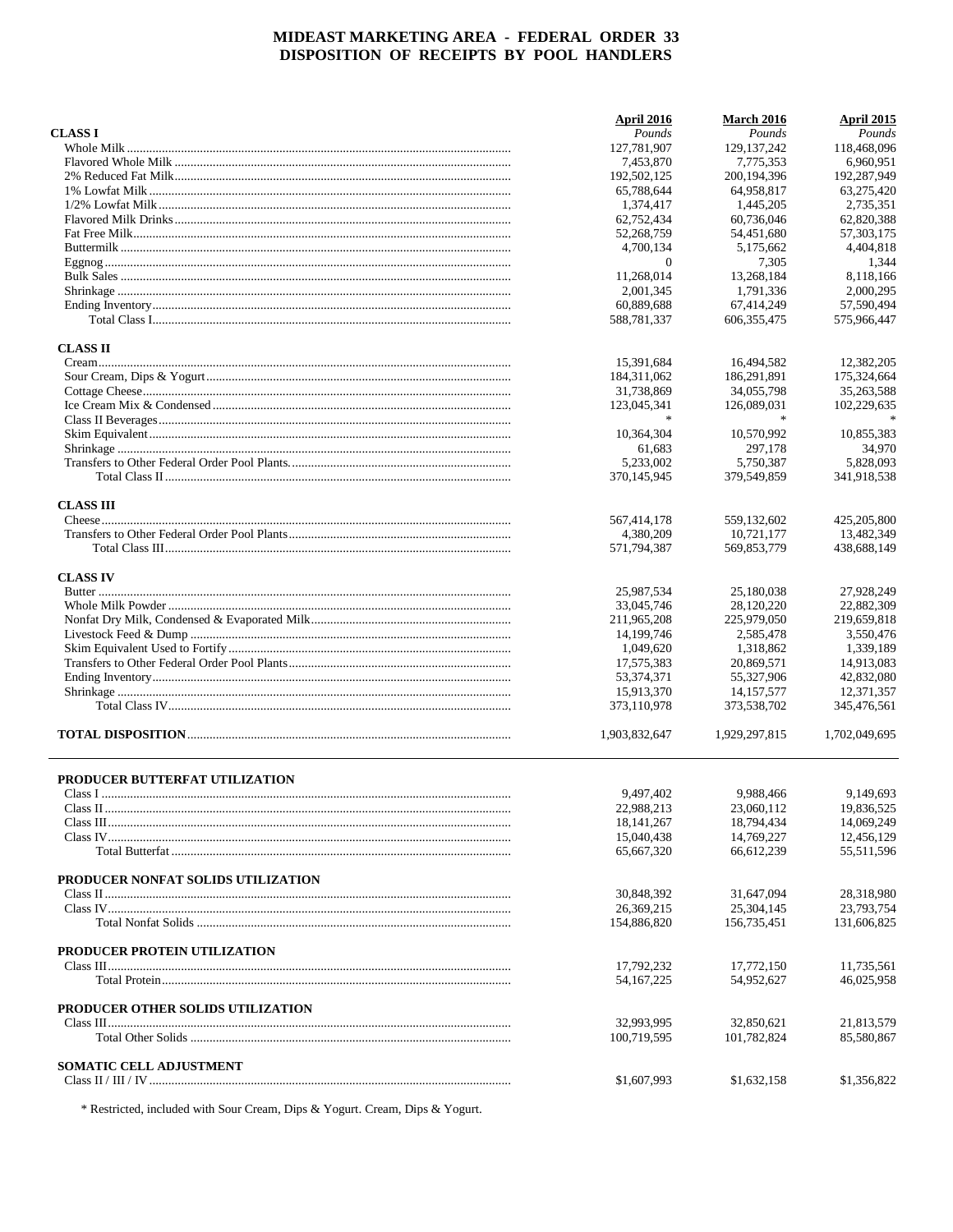|                                    | <b>May 2016</b> | <b>April 2016</b> | <b>May 2015</b> |
|------------------------------------|-----------------|-------------------|-----------------|
| <b>CLASS I</b>                     | Pounds          | Pounds            | Pounds          |
|                                    | 132,178,009     | 127,781,907       | 118,044,828     |
|                                    | 7.401.562       | 7.453.870         | 6,785,772       |
|                                    | 193,790,957     | 192,502,125       | 189,639,948     |
|                                    | 64, 565, 361    | 65,788,644        | 62,853,770      |
|                                    | 1,332,447       | 1,374,417         | 2.759.507       |
|                                    | 64, 152, 739    | 62,752,434        | 59,520,040      |
|                                    | 54,232,387      | 52,268,759        | 57, 375, 134    |
|                                    | 4,967,708       | 4,700,134         | 4,377,374       |
|                                    | $\theta$        | $\Omega$          |                 |
|                                    | 754,631         | 11,268,014        | 8,419,331       |
|                                    | 3.993.891       | 2,001,345         | 1,686,313       |
|                                    | 61, 211, 305    | 60,889,688        | 50,312,902      |
|                                    | 588,580,997     | 588,781,337       | 561,774,919     |
| <b>CLASS II</b>                    |                 |                   |                 |
|                                    | 16,721,882      | 15,391,684        | 13,624,650      |
|                                    | 166,694,933     | 184,311,062       | 179,652,049     |
|                                    | 35,884,856      | 31,738,869        | 33,549,448      |
|                                    | 115,628,231     | 123,045,341       | 104,787,513     |
|                                    | **              | **                |                 |
|                                    | 11,034,290      | 10,364,304        | 12,550,413      |
|                                    | 3,492,056       | 61,683            | **              |
|                                    | 6,467,026       | 5,233,002         | 8.607.697       |
|                                    | 355,923,274     | 370,145,945       | 352,771,770     |
|                                    |                 |                   |                 |
| <b>CLASS III</b>                   |                 |                   |                 |
|                                    | 612, 407, 133   | 567,414,178       | 366,077,816     |
|                                    | 18,312,725      | 0                 | $\Omega$        |
|                                    | 3,827,210       | 4.380.209         | 16,669,724      |
|                                    | 16,747,692      | 0                 | $\Omega$        |
|                                    | 651,294,760     | 571,794,387       | 382,747,540     |
| <b>CLASS IV</b>                    |                 |                   |                 |
|                                    | 27,904,272      | 25,987,534        | 25,497,026      |
|                                    | 28,081,709      | 33,045,746        | 32,383,185      |
|                                    | 248,809,083     | 211,965,208       | 227,548,671     |
|                                    | $\theta$        | 14,199,746        | 15,052,777      |
|                                    | 8,759,303       | 1,049,620         | 1,184,136       |
|                                    | 18,159,354      | 17,575,383        | 18,606,030      |
|                                    | 63,398,752      | 53,374,371        | 64,909,125      |
|                                    | $\theta$        | 15,913,370        | 14,291,864      |
|                                    | 395,112,473     | 373,110,978       | 399,472,814     |
|                                    | 1,990,911,504   | 1,903,832,647     | 1,696,767,043   |
|                                    |                 |                   |                 |
| PRODUCER BUTTERFAT UTILIZATION     |                 |                   |                 |
|                                    | 9,772,803       | 9.497.402         | 9,098,950       |
|                                    | 23,057,022      | 22,988,213        | 21,376,213      |
|                                    | 20,490,620      | 18, 141, 267      | 10,828,356      |
|                                    | 14,067,154      | 15,040,438        | 12,896,860      |
|                                    | 67,387,599      | 65,667,320        | 54,200,379      |
| PRODUCER NONFAT SOLIDS UTILIZATION |                 |                   |                 |
|                                    | 29,371,523      | 30,848,392        | 28,822,308      |
|                                    | 28,580,714      | 26,369,215        | 28,990,084      |
|                                    | 161,464,451     | 154,886,820       | 130,499,070     |
|                                    |                 |                   |                 |
| PRODUCER PROTEIN UTILIZATION       |                 |                   |                 |
|                                    | 19,702,613      | 17,792,232        | 9,634,613       |
|                                    | 56,098,898      | 54, 167, 225      | 45,111,447      |
| PRODUCER OTHER SOLIDS UTILIZATION  |                 |                   |                 |
|                                    | 36,894,717      | 32,993,995        | 18,234,559      |
|                                    | 105,365,553     | 100,719,595       | 85,387,623      |
| <b>SOMATIC CELL ADJUSTMENT</b>     |                 |                   |                 |
|                                    | \$1,595,100     | \$1,607,993       | \$1,414,585     |
|                                    |                 |                   |                 |

 $\,^*$  Restricted, included with 2% Reduced Fat Milk.<br>  $\,^*$  Restricted, included with Sour Cream, Dips & Yogurt.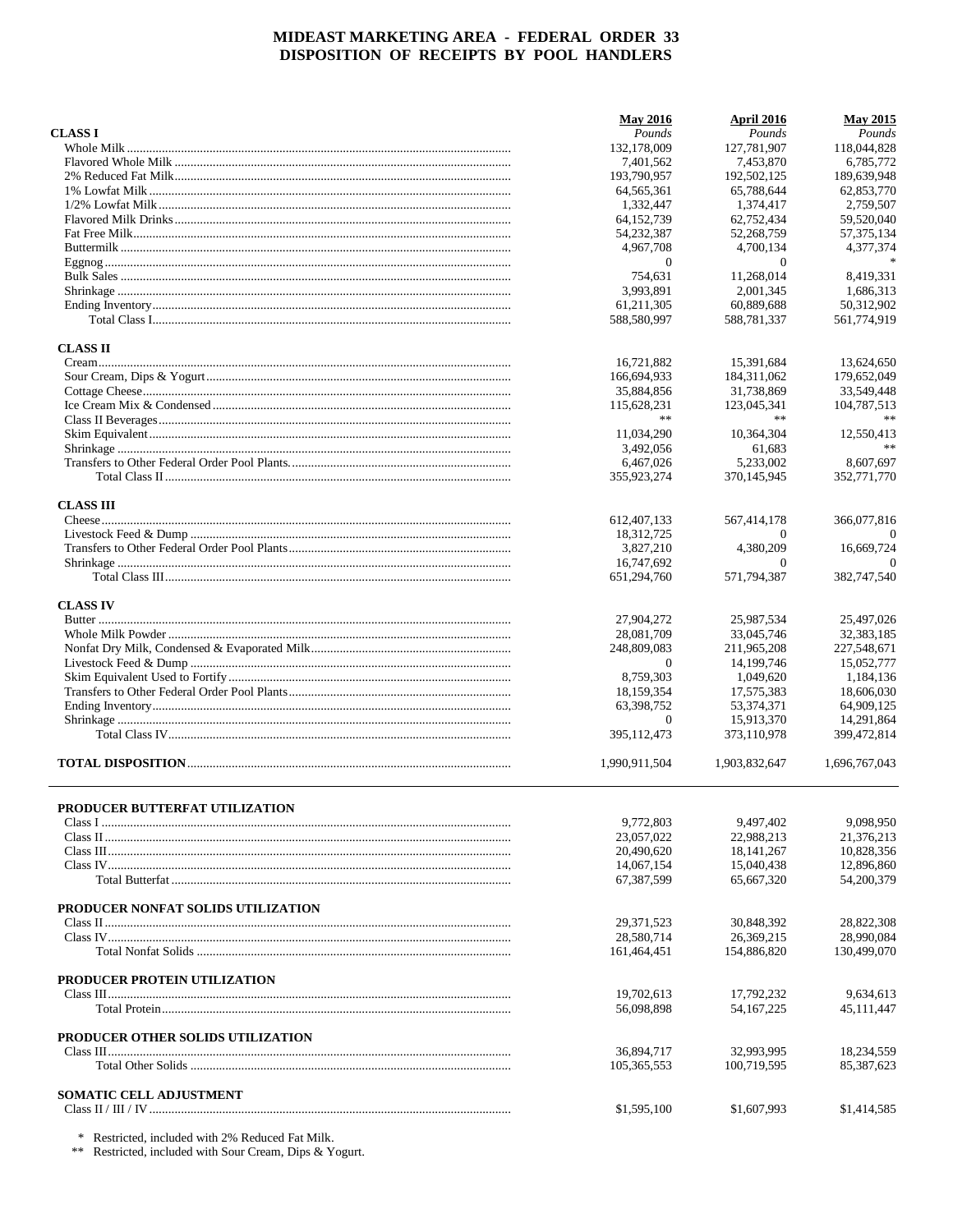|                                    | <b>June 2016</b>             | <b>May 2016</b>             | <b>June 2015</b>         |
|------------------------------------|------------------------------|-----------------------------|--------------------------|
| <b>CLASS I</b>                     | Pounds                       | Pounds                      | Pounds                   |
|                                    | 130, 179, 505                | 132,178,009                 | 120,557,386              |
|                                    | 7,249,480                    | 7,401,562                   | 6.888.348                |
|                                    | 189,546,605                  | 193,790,957                 | 191,870,366              |
|                                    | 59,856,470                   | 64.565.361                  | 58,187,398               |
|                                    | 1.171.117                    | 1,332,447                   | 1,784,269                |
|                                    | 37, 205, 161                 | 64.152.739                  | 37,099,734               |
|                                    | 49,652,811                   | 54, 232, 387                | 54,981,818               |
|                                    | 4,907,804<br>11,316,131      | 4,967,708<br>754,631        | 4,617,824<br>7,977,097   |
|                                    | 1,348,898                    | 3.993.891                   | 1,492,111                |
|                                    | 52,961,602                   | 61,211,305                  | 52,305,074               |
|                                    | 545, 395, 584                | 588,580,997                 | 537, 761, 425            |
| <b>CLASS II</b>                    |                              |                             |                          |
|                                    | 11,126,541                   | 16,721,882                  | 14,303,382               |
|                                    | 99,800,365                   | 166,694,933                 | 181,558,156              |
|                                    | 35, 174, 842                 | 35,884,856                  | 34,824,244               |
|                                    | 107,472,748                  | 115,628,231                 | 114,438,296              |
|                                    |                              |                             |                          |
|                                    | 11,675,644                   | 11,034,290                  | 12,793,037               |
|                                    |                              | 3,492,056                   |                          |
|                                    | 4,396,390                    | 6,467,026                   | 9,009,061                |
|                                    | 269,646,530                  | 355,923,274                 | 366,926,176              |
| <b>CLASS III</b>                   |                              |                             |                          |
|                                    | 644,738,373                  | 612,407,133<br>18,312,725   | 384,932,995<br>$\Omega$  |
|                                    | 6,676,358<br>596,397         | 3,827,210                   | 14,428,481               |
|                                    | 9,387,387                    | 16,747,692                  | $\Omega$                 |
|                                    | 661,398,515                  | 651,294,760                 | 399, 361, 476            |
| <b>CLASS IV</b>                    |                              |                             |                          |
|                                    | 16,861,605                   | 27,904,272                  | 19,586,420               |
|                                    | 19,657,806                   | 28,081,709                  | 26,014,747               |
|                                    | 227,076,160                  | 248,809,083                 | 207,812,934              |
|                                    | $\mathbf{0}$                 | $\theta$                    | 18,337,602               |
|                                    | 1,238,187                    | 8,759,303                   | 1,662,246                |
|                                    | 17,298,995                   | 18,159,354                  | 15,814,909               |
|                                    | 32, 304, 755                 | 63,398,752                  | 47,278,486               |
|                                    | $\mathbf{0}$                 | $\theta$                    | 13,810,848               |
|                                    | 314,437,508                  | 395,112,473                 | 350, 318, 192            |
|                                    | 1,790,878,137                | 1,990,911,504               | 1,654,367,269            |
| PRODUCER BUTTERFAT UTILIZATION     |                              |                             |                          |
|                                    | 9,427,185                    | 9,772,803                   | 9,240,489                |
|                                    | 20,986,801                   | 23.057.022                  | 22,160,091               |
|                                    | 18,870,351                   | 20,490,620                  | 10,897,345               |
|                                    | 9,994,976                    | 14,067,154                  | 9,133,661                |
|                                    | 59,279,313                   | 67.387.599                  | 51,431,586               |
| PRODUCER NONFAT SOLIDS UTILIZATION |                              |                             |                          |
|                                    | # 21,207,819                 | 29,371,523                  | 29,719,662               |
|                                    | # 24,630,299                 | 28,580,714                  | 23,614,726               |
|                                    | # 144,714,736                | 161,464,451                 | 125,569,946              |
| PRODUCER PROTEIN UTILIZATION       |                              |                             |                          |
|                                    | 19,181,834                   | 19,702,613                  | 9,964,137                |
|                                    | 49,711,932                   | 56,098,898                  | 42,977,043               |
| PRODUCER OTHER SOLIDS UTILIZATION  |                              |                             |                          |
|                                    | # 36,595,031<br># 95,002,805 | 36,894,717<br>105, 365, 553 | 19,138,041<br>82,592,903 |
| <b>SOMATIC CELL ADJUSTMENT</b>     |                              |                             |                          |
|                                    | \$1,349,886                  | \$1,595,100                 | \$1,306,499              |
|                                    |                              |                             |                          |

 $^\ast$  Restricted, included with Sour Cream, Dips & Yogurt.<br>  $\#$  REVISED from original release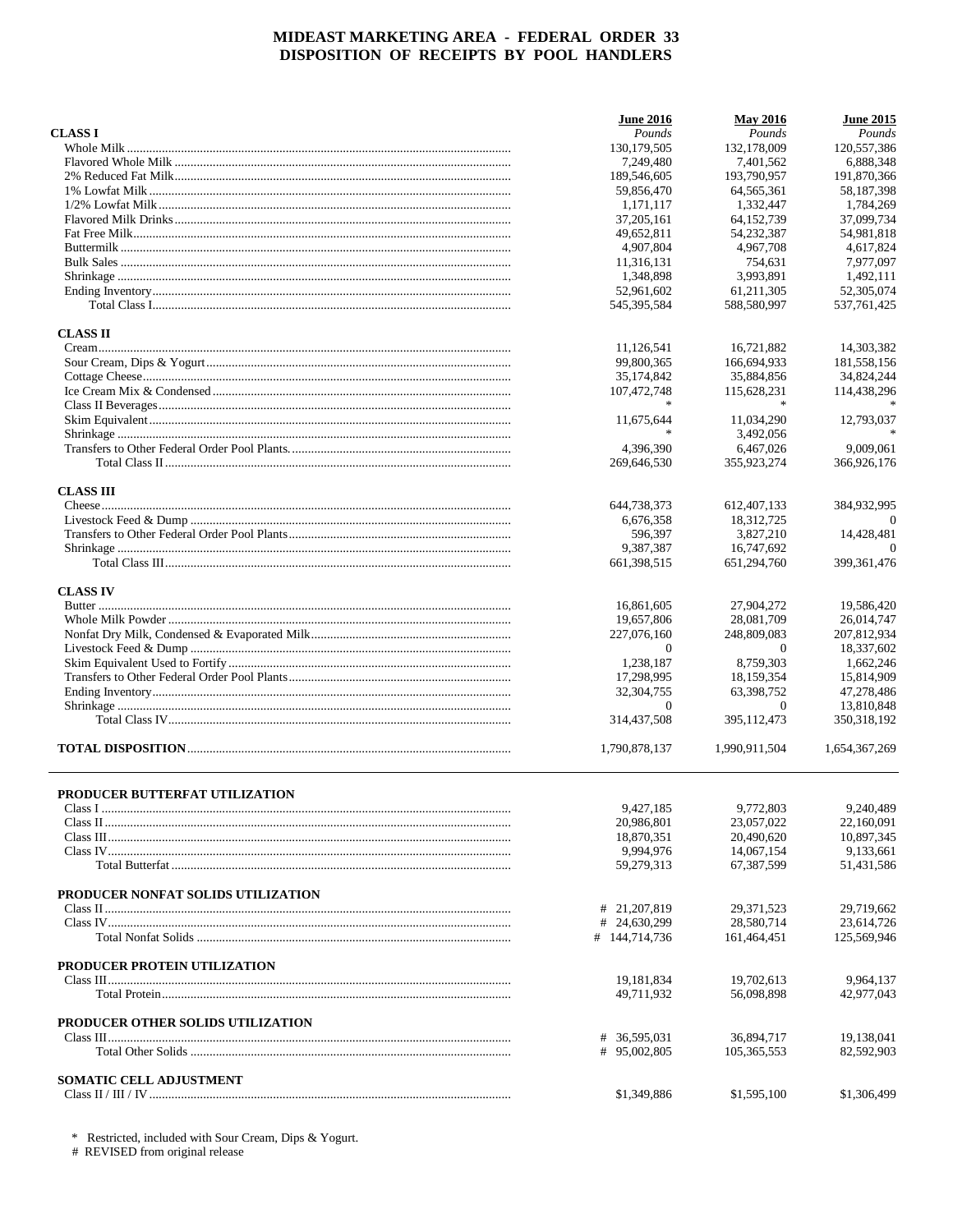|                                    | <b>July 2016</b>          | <b>June 2016</b>          | <b>July 2015</b> |
|------------------------------------|---------------------------|---------------------------|------------------|
| <b>CLASS I</b>                     | Pounds                    | Pounds                    | Pounds           |
|                                    | 133,464,342               | 130,179,505               | 125,681,822      |
|                                    | 7,143,441                 | 7,249,480                 | 7,143,633        |
|                                    | 191,868,073               | 189,546,605               | 199, 367, 587    |
|                                    | 61,539,596                | 59.856.470                | 61,224,839       |
|                                    | 1,138,172                 | 1,171,117                 | 1,672,313        |
|                                    | 37,289,264                | 37, 205, 161              | 37,685,958       |
|                                    | 49,115,749                | 49,652,811                | 55,872,667       |
|                                    | 4,675,089                 | 4,907,804                 | 4,818,663        |
|                                    | $\Omega$                  | $\Omega$                  |                  |
|                                    | 14,916,899                | 11,316,131                | 10,195,134       |
|                                    |                           | 1,348,898                 | 2,862,495        |
|                                    | 1,692,809                 |                           | 57.517.374       |
|                                    | 52,325,342<br>555,168,776 | 52,961,602<br>545,395,584 |                  |
|                                    |                           |                           | 564,042,485      |
| <b>CLASS II</b>                    |                           |                           |                  |
|                                    | 13,904,314                | 11,126,541                | 12,941,158       |
|                                    | 140,343,803               | 99,800,365                | 183,368,664      |
|                                    | 32,170,697                | 35,174,842                | 37,945,327       |
|                                    | 131,673,601               | 107,472,748               | 117,771,448      |
|                                    | **                        | **                        |                  |
|                                    | 11,080,564                | 11,675,644                | 12,947,864       |
|                                    | **                        |                           | 63.722           |
|                                    | 9.068.716                 | 4,396,390                 | 11,626,650       |
|                                    | 338,241,695               | 269,646,530               | 376,664,833      |
|                                    |                           |                           |                  |
| <b>CLASS III</b>                   |                           |                           |                  |
|                                    | 594,246,216               | 644,738,373               | 368,906,547      |
|                                    | $\Omega$                  | 6.676.358                 | $\Omega$         |
|                                    | 6.798.647                 | 596,397                   | 3,860,235        |
|                                    | $\Omega$                  | 9,387,387                 | $\Omega$         |
|                                    | 601,044,863               | 661,398,515               | 372,766,782      |
| <b>CLASS IV</b>                    |                           |                           |                  |
|                                    | 19, 205, 203              | 16,861,605                | 18,887,804       |
|                                    | 23,640,421                | 19,657,806                | 26,922,618       |
|                                    | 206,619,144               | 227,076,160               | 204, 141, 966    |
|                                    | 13,910,095                | $\overline{0}$            | 5,552,086        |
|                                    | 1,146,829                 | 1,238,187                 | 1,204,072        |
|                                    | 15,438,419                | 17,298,995                | 12,004,191       |
|                                    |                           | 32,304,755                |                  |
|                                    | 44,446,616                |                           | 35,900,830       |
|                                    | 11,991,530                | 0                         | 15,862,229       |
|                                    | 336,398,257               | 314,437,508               | 320, 475, 796    |
|                                    | 1,830,853,591             | 1,790,878,137             | 1,633,949,896    |
|                                    |                           |                           |                  |
| PRODUCER BUTTERFAT UTILIZATION     |                           |                           |                  |
|                                    | 9.690.522                 | 9,427,185                 | 9.666.073        |
|                                    | 23, 201, 239              | 20,986,801                | 22,570,374       |
|                                    | 16,777,131                | 18,870,351                | 10,915,793       |
|                                    | 10,742,834                | 9,994,976                 | 8,261,128        |
|                                    | 60,411,726                | 59,279,313                | 51,413,368       |
|                                    |                           |                           |                  |
| PRODUCER NONFAT SOLIDS UTILIZATION |                           |                           |                  |
|                                    | 27,446,168                | # 21,207,819              | 30,693,056       |
|                                    | 25,163,230                | # 24,630,299              | 23,660,753       |
|                                    | 147,719,164               | # 144,714,736             | 125,549,194      |
| PRODUCER PROTEIN UTILIZATION       |                           |                           |                  |
|                                    | 17,296,292                | 19.181.834                | 8,925,140        |
|                                    |                           |                           |                  |
|                                    | 50,383,554                | 49,711,932                | 42,935,263       |
| PRODUCER OTHER SOLIDS UTILIZATION  |                           |                           |                  |
|                                    | 33,309,629                | # 36,595,031              | 17, 161, 267     |
|                                    | 97,335,610                | # 95,002,805              | 82,613,931       |
| <b>SOMATIC CELL ADJUSTMENT</b>     |                           |                           |                  |
|                                    | \$1,436,461               | \$1,349,886               | \$1,189,815      |
|                                    |                           |                           |                  |

 $^*$  Restricted, included in 2% Reduced Fat Milk.<br>  $^{**}$  Restricted, included with Sour Cream, Dips & Yogurt.

# REVISED from original release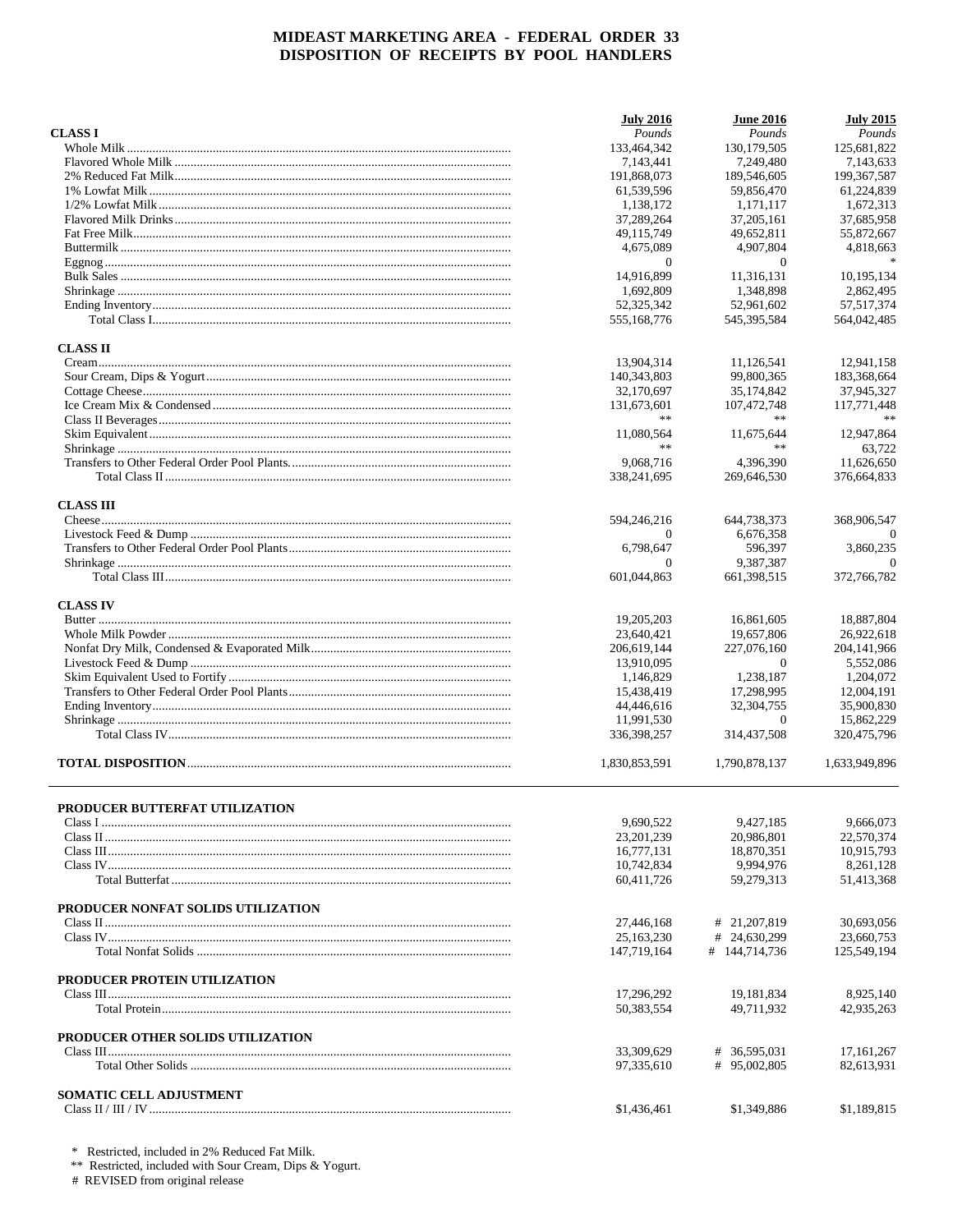|                                    | August 2016              | <b>July 2016</b>         | August 2015              |
|------------------------------------|--------------------------|--------------------------|--------------------------|
| <b>CLASS I</b>                     | Pounds                   | Pounds                   | Pounds                   |
|                                    | 138,656,433              | 133,464,342              | 124,678,973              |
|                                    | 7.884.867                | 7,143,441                | 7,394,356                |
|                                    | 198,049,530              | 191,868,073              | 199,250,939              |
|                                    | 64.898.201               | 61,539,596               | 63,200,160               |
|                                    | 1,091,389                | 1,138,172                | 1,683,565                |
|                                    | 50,866,349               | 37.289.264               | 52,069,992               |
|                                    | 52,171,969               | 49,115,749               | 57,201,940               |
|                                    | 5,175,357                | 4,675,089                | 4,631,943                |
|                                    | $\mathbf{0}$             | $\Omega$                 |                          |
|                                    | 20,659,063               | 14,916,899               | 12,454,003               |
|                                    | 2,311,526                | 1,692,809                | 2,033,512                |
|                                    | 56,393,427               | 52,325,342               | 59,264,380               |
|                                    | 598,158,111              | 555,168,776              | 583,863,763              |
| <b>CLASS II</b>                    |                          |                          |                          |
|                                    | 15,158,827               | 13,904,314               | 13,308,437               |
|                                    | 192,954,007              | 140,343,803              | 200,715,979              |
|                                    | 37,740,422               | 32,170,697               | 38,021,147               |
|                                    | 147,058,538              | 131,673,601              | 120, 141, 331            |
|                                    | **                       | **                       |                          |
|                                    | 11,854,900               | 11,080,564               | 12,591,068               |
|                                    | 302,634                  | **                       | $**$                     |
|                                    | 12,307,475               | 9.068.716                | 12,937,631               |
|                                    | 417.376.803              | 338,241,695              | 397,715,593              |
| <b>CLASS III</b>                   |                          |                          |                          |
|                                    | 330,776,008              | 594,246,216              | 330,891,678              |
|                                    | 25,339,467               | 6,798,647                | 3,538,176                |
|                                    | 356, 115, 475            | 601,044,863              | 334,429,854              |
| <b>CLASS IV</b>                    |                          |                          |                          |
|                                    | 11,705,836               | 19,205,203               | 11,692,137               |
|                                    | 17,040,867               | 23,640,421               | 17,224,833               |
|                                    | 159,034,009              | 206,619,144              | 192, 305, 998            |
|                                    | 3,234,979                | 13,910,095               | 2,531,637                |
|                                    | 1,400,370                | 1,146,829                | 1,378,068                |
|                                    | 17,314,283               | 15,438,419               | 10,633,765               |
|                                    | 41,950,183               | 44,446,616               | 43,843,303               |
|                                    | 14,983,696               | 11,991,530               | 13,239,232               |
|                                    | 266,664,223              | 336,398,257              | 292,848,973              |
|                                    | 1,638,314,612            | 1,830,853,591            | 1,608,858,183            |
| PRODUCER BUTTERFAT UTILIZATION     |                          |                          |                          |
|                                    | 10.269.576               | 9,690,522                | 9,529,782                |
|                                    |                          |                          |                          |
|                                    | 24,553,449<br>11,574,954 | 23,201,239<br>16,777,131 | 22,689,297<br>10,553,475 |
|                                    | 7,402,486                | 10,742,834               | 8,234,088                |
|                                    | 53,800,465               | 60,411,726               | 51,006,642               |
| PRODUCER NONFAT SOLIDS UTILIZATION |                          |                          |                          |
|                                    | 34, 147, 482             | 27,446,168               | 32,743,472               |
|                                    | 18,397,899               | 25,163,230               | 21,456,788               |
|                                    | 131,402,793              | 147,719,164              | 124,811,725              |
| PRODUCER PROTEIN UTILIZATION       |                          |                          |                          |
|                                    | 10,474,529               | 17,296,292               | 8,282,159                |
|                                    | 44,992,484               | 50,383,554               | 42,925,730               |
| PRODUCER OTHER SOLIDS UTILIZATION  |                          |                          |                          |
|                                    | 20,022,602               | 33,309,629               | 15,810,505               |
|                                    | 86,410,309               | 97,335,610               | 81,885,995               |
| SOMATIC CELL ADJUSTMENT            |                          |                          |                          |
|                                    | \$1,207,936              | \$1,436,461              | \$1,143,332              |

\* Restricted, included in 2% Reduced Fat Milk.

\*\* Restricted, included with Sour Cream, Dips & Yogurt.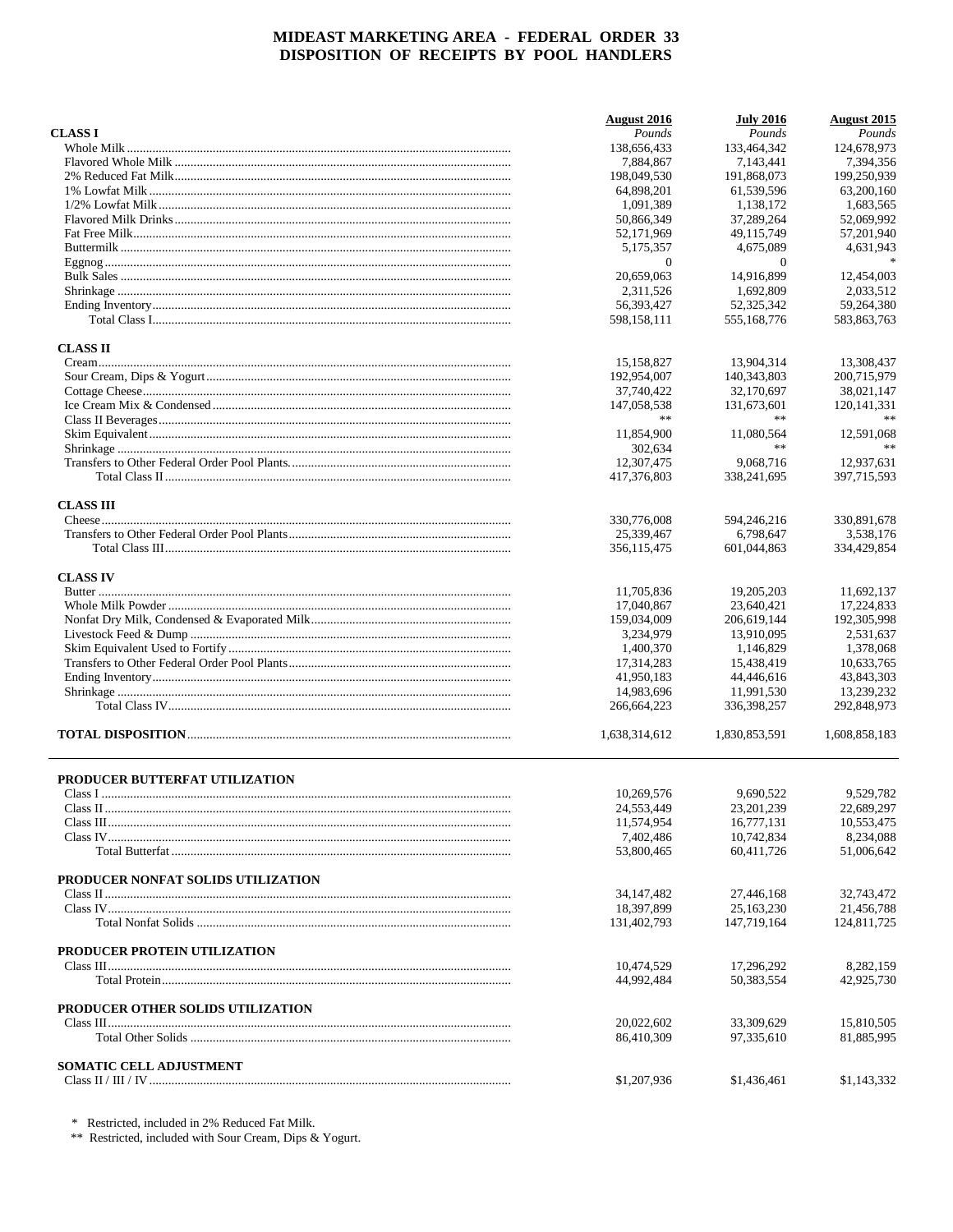|                                    | September 2016 | August 2016   | September 2015           |
|------------------------------------|----------------|---------------|--------------------------|
| <b>CLASS I</b>                     | Pounds         | Pounds        | Pounds                   |
|                                    | 139,464,488    | 138,656,433   | 120,417,089              |
|                                    | 8.066.508      | 7,884,867     | 7,281,601                |
|                                    | 198,592,338    | 198,049,530   | 194,064,812              |
|                                    | 66,890,734     | 64,898,201    | 66,327,188               |
|                                    | 948,635        | 1.091.389     | 1,603,636                |
|                                    | 63,674,734     | 50,866,349    | 64,972,311               |
|                                    | 52,471,895     | 52,171,969    | 56,553,644               |
|                                    | 4,957,387      | 5,175,357     | 4,708,646                |
|                                    | 321,055        | $\theta$      | 379,791                  |
|                                    | 20,331,090     | 20.659.063    | 13,466,440               |
|                                    | 2,518,670      | 2,311,526     | 2,353,544                |
|                                    | 63,165,861     | 56,393,427    | 52,531,127               |
|                                    | 621,403,395    | 598,158,111   | 584,659,829              |
| <b>CLASS II</b>                    |                |               |                          |
|                                    | 14,554,208     | 15,158,827    | 14,764,688               |
|                                    | 179,059,269    | 192,954,007   | 188,517,254              |
|                                    | 34,870,201     | 37,740,422    | 36,498,856               |
|                                    | 108,185,065    | 147,058,538   | 103,968,763              |
|                                    |                |               |                          |
|                                    | 9,688,545      | 11,854,900    | 10,409,044               |
|                                    | 395,174        | 302,634       |                          |
|                                    | 8,404,927      | 12,307,475    | 14,592,210               |
|                                    | 355, 157, 389  | 417,376,803   | 368,750,815              |
|                                    |                |               |                          |
| <b>CLASS III</b>                   |                |               |                          |
|                                    | 342,664,505    | 330,776,008   | 454,026,661              |
|                                    | 3,984,634      | 25,339,467    | 3,885,937                |
|                                    | 346,649,139    | 356,115,475   | 457,912,598              |
| <b>CLASS IV</b>                    |                |               |                          |
|                                    | 16,970,867     | 11,705,836    | 16,590,112               |
|                                    | 14,996,481     | 17,040,867    | 12,653,343               |
|                                    | 196,039,923    | 159,034,009   | 174,291,495              |
|                                    | 1,123,802      | 3,234,979     | 1,578,994                |
|                                    | 1,465,922      | 1,400,370     | 1,233,519                |
|                                    | 16,705,958     | 17,314,283    | 11,246,124               |
|                                    | 44,458,219     | 41,950,183    | 53,797,747               |
|                                    | 15,753,661     | 14,983,696    | 14,574,808               |
|                                    | 307,514,833    | 266,664,223   | 285,966,142              |
|                                    | 1,630,724,756  | 1,638,314,612 | 1,697,289,384            |
|                                    |                |               |                          |
| PRODUCER BUTTERFAT UTILIZATION     | 10,490,169     | 10,269,576    | 9.384.834                |
|                                    |                |               |                          |
|                                    | 21,063,237     | 24,553,449    | 21,129,941<br>16,159,106 |
|                                    | 11,941,230     | 11,574,954    |                          |
|                                    | 11,192,015     | 7,402,486     | 10,033,765               |
|                                    | 54,686,651     | 53,800,465    | 56,707,646               |
| PRODUCER NONFAT SOLIDS UTILIZATION |                |               |                          |
|                                    | 29,072,199     | 34, 147, 482  | 30,608,111               |
|                                    | 22,371,087     | 18,397,899    | 19,841,729               |
|                                    | 131,591,249    | 131,402,793   | 137,016,377              |
| PRODUCER PROTEIN UTILIZATION       |                |               |                          |
|                                    | 10,428,437     | 10,474,529    | 13,871,544               |
|                                    | 45,644,374     | 44,992,484    | 47,564,680               |
| PRODUCER OTHER SOLIDS UTILIZATION  |                |               |                          |
|                                    | 19,508,047     | 20,022,602    | 26,077,193               |
|                                    | 85,946,875     | 86,410,309    | 89,451,697               |
| SOMATIC CELL ADJUSTMENT            |                |               |                          |
|                                    | \$1,179,629    | \$1,207,936   | \$1,383,120              |
|                                    |                |               |                          |

\* Restricted, included with Sour Cream, Dips & Yogurt.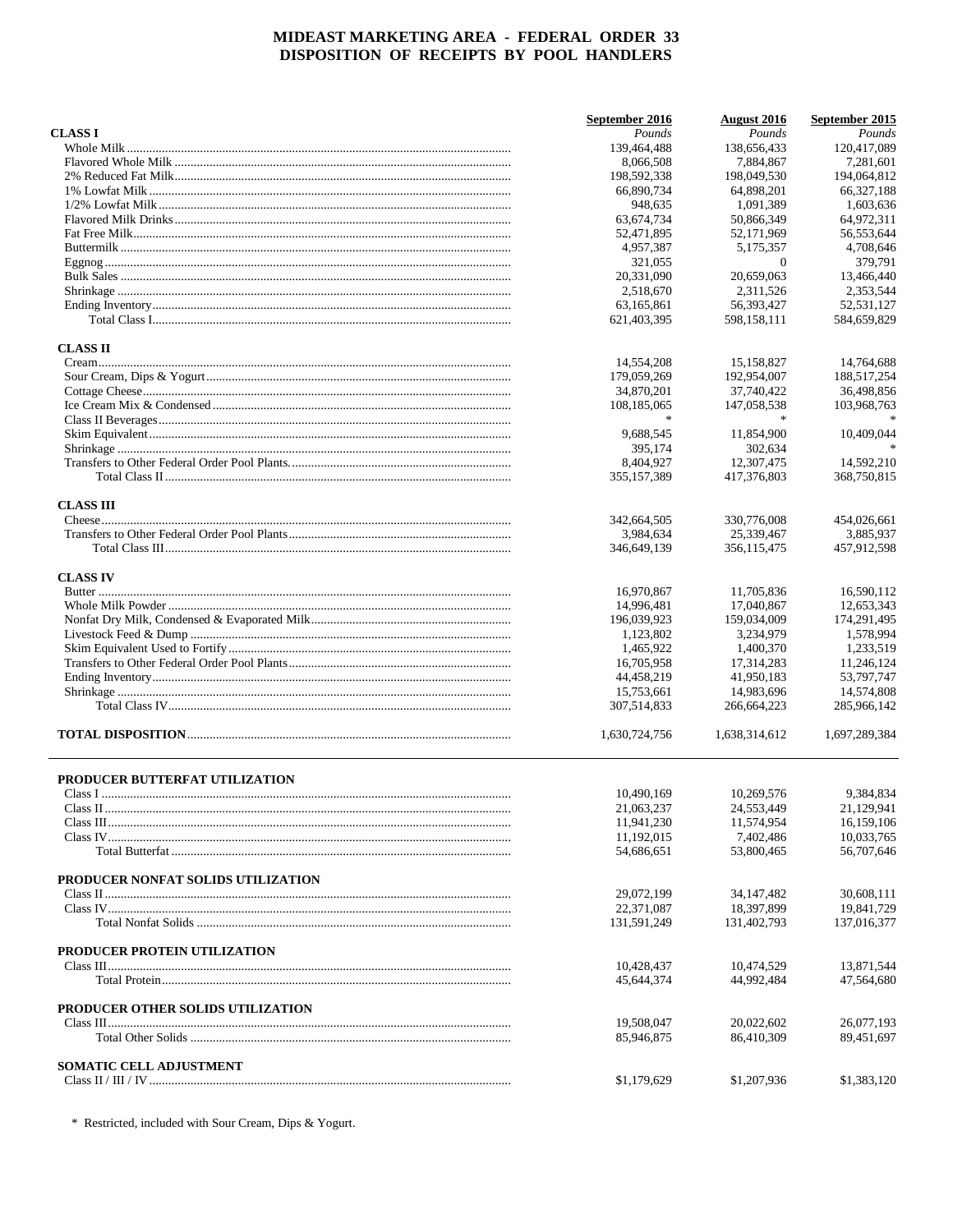|                                    | October 2016  | September 2016 | October 2015  |
|------------------------------------|---------------|----------------|---------------|
| <b>CLASS I</b>                     | Pounds        | Pounds         | Pounds        |
|                                    | 139,729,004   | 139,464,488    | 129,432,525   |
|                                    | 8,170,587     | 8,066,508      | 7,656,278     |
|                                    | 200,631,800   | 198,592,338    | 204,330,319   |
|                                    | 69,371,601    | 66,890,734     | 66,356,859    |
|                                    | 928,166       | 948,635        | 1,620,140     |
|                                    | 63,738,331    | 63.674.734     | 65,624,119    |
|                                    | 52,255,448    | 52,471,895     | 58,593,180    |
|                                    | 5,281,935     | 4,957,387      | 4,931,976     |
|                                    | 1,687,396     | 321,055        | 1,635,700     |
|                                    | 19,245,670    | 20,331,090     | 18,372,688    |
|                                    | 3,092,363     | 2,518,670      | 1,681,553     |
|                                    | 61,493,279    | 63,165,861     | 57,476,411    |
|                                    | 625,625,580   | 621,403,395    | 617,711,748   |
| <b>CLASS II</b>                    |               |                |               |
|                                    | 18,993,808    | 14,554,208     | 16,710,785    |
|                                    | 180,630,424   | 179,059,269    | 172,769,578   |
|                                    | 33,794,744    | 34,870,201     | 31,634,132    |
|                                    | 105,458,792   | 108,185,065    | 98,163,441    |
|                                    |               |                |               |
|                                    | 8,002,565     | 9,688,545      | 8,456,246     |
|                                    | 100,560       | 395,174        | 11,770        |
|                                    | 10,676,524    | 8,404,927      | 11,287,488    |
|                                    | 357,657,417   | 355, 157, 389  | 339,033,440   |
|                                    |               |                |               |
| <b>CLASS III</b>                   |               |                |               |
|                                    | 510,645,519   | 342,664,505    | 515,269,561   |
|                                    | $\Omega$      | $\theta$       | 2,387,260     |
|                                    | 2.841.138     | 3,984,634      | 3.670.486     |
|                                    | $\Omega$      | $\theta$       | 11,744,151    |
|                                    | 513,486,657   | 346,649,139    | 533,071,458   |
| <b>CLASS IV</b>                    |               |                |               |
|                                    | 18,310,045    | 16,970,867     | 20,549,543    |
|                                    | 15,714,020    | 14,996,481     | 13,407,880    |
|                                    | 213,323,093   | 196,039,923    | 193,727,262   |
|                                    | 1,167,167     | 1,123,802      | $\theta$      |
|                                    | 1,435,797     | 1,465,922      | 1,491,919     |
|                                    | 20,408,153    | 16,705,958     | 14,830,450    |
|                                    | 51,815,813    | 44,458,219     | 50,146,059    |
|                                    | 14,499,856    | 15,753,661     | $\Omega$      |
|                                    | 336,673,944   | 307,514,833    | 294,153,113   |
|                                    | 1,833,443,598 | 1,630,724,756  | 1,783,969,759 |
|                                    |               |                |               |
| PRODUCER BUTTERFAT UTILIZATION     |               |                |               |
|                                    | 10,653,926    | 10.490.169     | 10,348,448    |
|                                    | 23,544,629    | 21,063,237     | 21,347,834    |
|                                    |               |                |               |
|                                    | 18,120,631    | 11,941,230     | 19,091,994    |
|                                    | 11,329,090    | 11,192,015     | 11,060,907    |
|                                    | 63,648,276    | 54,686,651     | 61,849,183    |
| PRODUCER NONFAT SOLIDS UTILIZATION |               |                |               |
|                                    | 29,902,753    | 29,072,199     | 28, 293, 853  |
|                                    | 24,767,181    | 22,371,087     | 20,912,582    |
|                                    | 150,538,108   | 131,591,249    | 146,606,016   |
| PRODUCER PROTEIN UTILIZATION       |               |                |               |
|                                    | 16,009,071    | 10,428,437     | 16,524,522    |
|                                    | 53,224,848    | 45,644,374     | 52,012,458    |
|                                    |               |                |               |
| PRODUCER OTHER SOLIDS UTILIZATION  | 29,168,457    | 19,508,047     | 30,026,861    |
|                                    | 97, 313, 260  | 85,946,875     | 94,593,558    |
|                                    |               |                |               |
| <b>SOMATIC CELL ADJUSTMENT</b>     | \$1,451,762   | \$1,179,629    | \$1,583,699   |
|                                    |               |                |               |

\* Restricted, included with Sour Cream, Dips & Yogurt.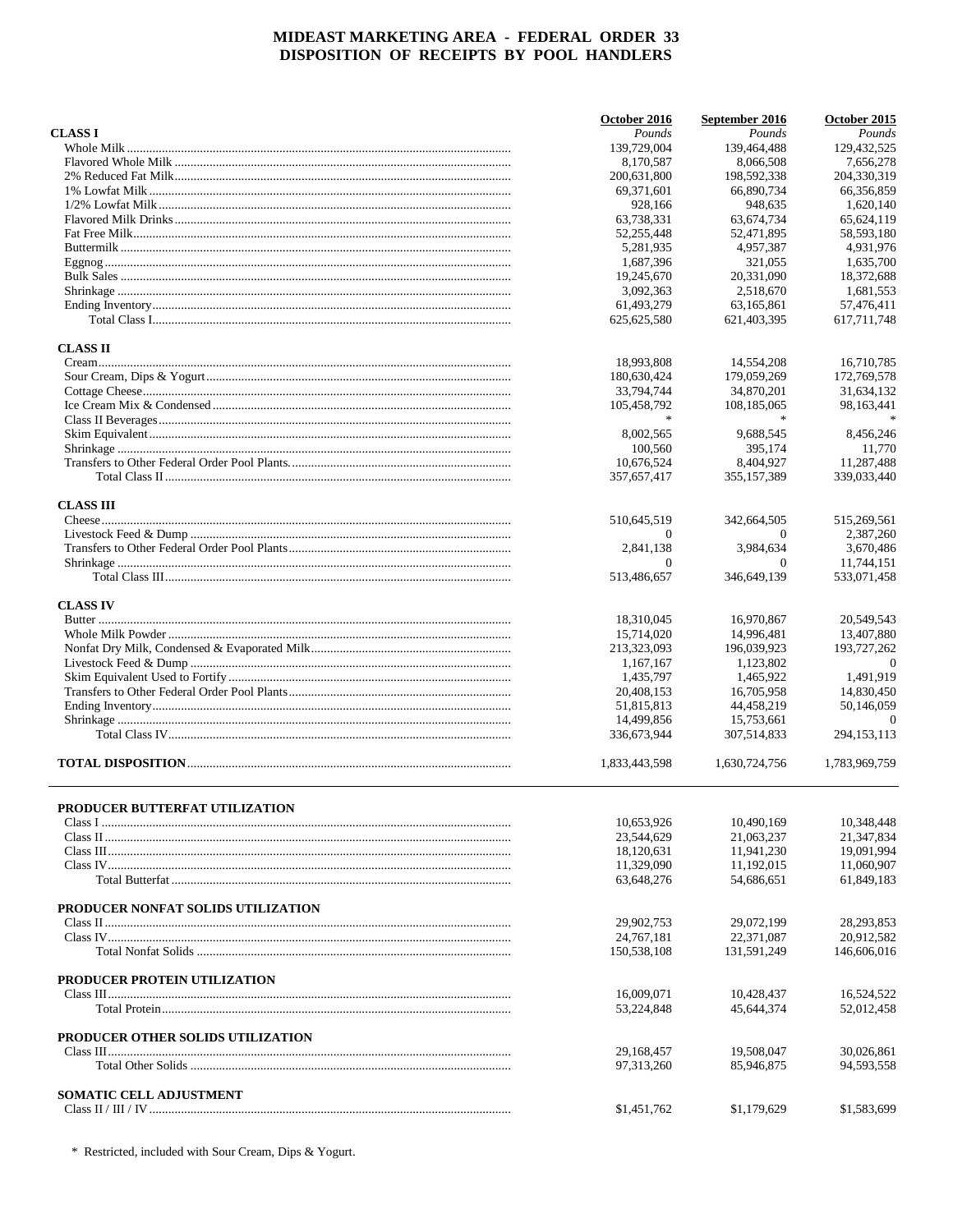|                                    | November 2016 | October 2016  | November 2015 |
|------------------------------------|---------------|---------------|---------------|
| <b>CLASS I</b>                     | Pounds        | Pounds        | Pounds        |
|                                    | 143,435,987   | 139,729,004   | 125,987,843   |
|                                    | 7,929,163     | 8.170.587     | 6,955,791     |
|                                    | 203,441,338   | 200,631,800   | 197,633,307   |
|                                    | 67,605,128    | 69.371.601    | 60,681,927    |
|                                    | 881,511       | 928,166       | 1,537,517     |
|                                    | 59,969,588    | 63,738,331    | 59,687,421    |
|                                    | 51,691,685    | 52,255,448    | 55,492,096    |
|                                    | 5,677,423     | 5,281,935     | 5,264,111     |
|                                    | 5,464,456     | 1,687,396     | 5,314,694     |
|                                    | 16,396,047    | 19,245,670    | 15,867,797    |
|                                    | 1,657,662     | 3,092,363     | 1,918,546     |
|                                    | 63,585,464    | 61,493,279    | 63,004.524    |
|                                    | 627,735,452   | 625,625,580   | 599.345.574   |
| <b>CLASS II</b>                    |               |               |               |
|                                    | 17,895,116    | 18,993,808    | 12,984,708    |
|                                    | 159,734,942   | 180,630,424   | 65,735,918    |
|                                    | 29,781,030    | 33,794,744    | 29,162,458    |
|                                    | 89,999,324    | 105,458,792   | 68,410,782    |
|                                    |               |               |               |
|                                    | 7,035,832     | 8.002.565     | 7,234,611     |
|                                    | 189,644       | 100,560       | 32.422        |
|                                    | 10,016,330    | 10,676,524    | 2,951,233     |
|                                    |               |               |               |
|                                    | 314,652,218   | 357,657,417   | 186,512,132   |
| <b>CLASS III</b>                   |               |               |               |
|                                    | 306, 362, 577 | 510,645,519   | 509,835,429   |
|                                    | $\mathbf{0}$  | $\theta$      | 1,148,115     |
|                                    | 1,999,237     | 2.841.138     | 1,602,808     |
|                                    | $\Omega$      | $\Omega$      | 11,068,928    |
|                                    | 308, 361, 814 | 513,486,657   | 523,655,280   |
| <b>CLASS IV</b>                    |               |               |               |
|                                    | 17,902,808    | 18,310,045    | 18,571,673    |
|                                    | 19,357,736    | 15,714,020    | 13,358,394    |
|                                    | 219,384,740   | 213,323,093   | 215,821,366   |
|                                    | 1,212,011     | 1,167,167     | $\theta$      |
|                                    | 1,910,053     | 1,435,797     | 2,001,045     |
|                                    | 15,415,475    | 20,408,153    | 13,538,554    |
|                                    | 46,299,053    | 51,815,813    | 47,082,258    |
|                                    | 14,922,826    | 14,499,856    | $\theta$      |
|                                    | 336,404,702   | 336,673,944   | 310, 373, 290 |
|                                    | 1,587,154,186 | 1,833,443,598 | 1,619,886,276 |
|                                    |               |               |               |
|                                    |               |               |               |
| PRODUCER BUTTERFAT UTILIZATION     | 10,928,370    | 10,653,926    | 10,204,515    |
|                                    |               |               |               |
|                                    | 23,063,419    | 23,544,629    | 18,199,524    |
|                                    | 11,069,230    | 18,120,631    | 17,993,219    |
|                                    | 10,309,668    | 11,329,090    | 10,247,058    |
|                                    | 55,370,687    | 63,648,276    | 56,644,316    |
| PRODUCER NONFAT SOLIDS UTILIZATION |               |               |               |
|                                    | 26, 303, 335  | 29,902,753    | 14,597,884    |
|                                    | 24,667,104    | 24,767,181    | 23,552,536    |
|                                    | 129,453,263   | 150,538,108   | 132,911,299   |
| PRODUCER PROTEIN UTILIZATION       |               |               |               |
|                                    | 9,677,732     | 16,009,071    | 16,374,219    |
|                                    | 46, 197, 587  | 53,224,848    | 47,430,553    |
|                                    |               |               |               |
| PRODUCER OTHER SOLIDS UTILIZATION  |               |               |               |
|                                    | 17,350,250    | 29,168,457    | 29,473,846    |
|                                    | 83,255,676    | 97, 313, 260  | 85,480,746    |
| <b>SOMATIC CELL ADJUSTMENT</b>     |               |               |               |
|                                    | \$1,327,460   | \$1,451,762   | \$1,250,658   |

\* Restricted, included with Sour Cream, Dips & Yogurt.